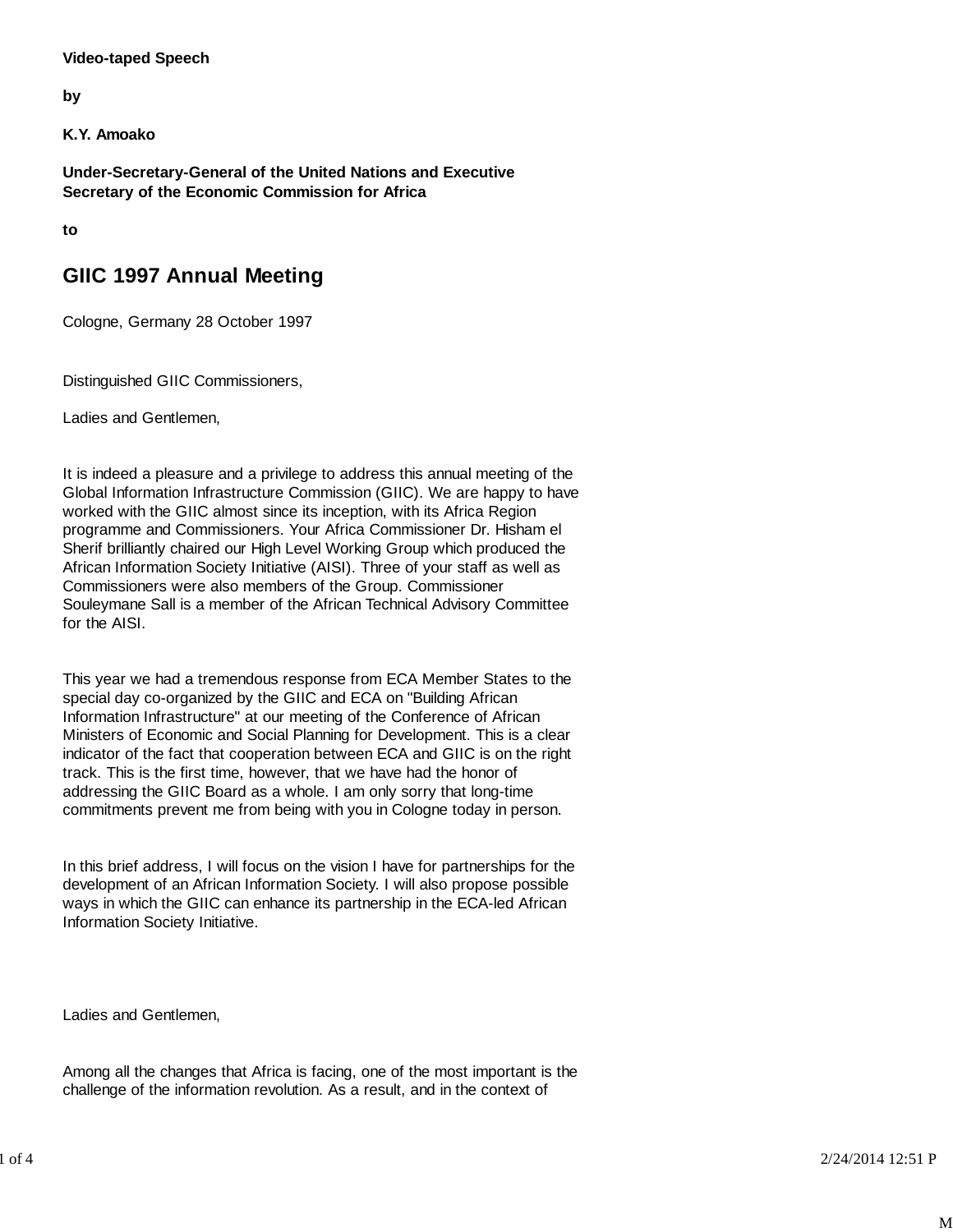ECA's reforms, Harnessing Information Technology for Development is now one of the Commission's most important programme areas. We created a new hub, the Development Information Services Division, to manage this programme.

Why are we convinced that Information and Communications technologies (ICTs) have a future in Africa and a role to play in its socio-economic development? Today - two years before the beginning of a new millenium - 45 countries are connected to the Internet. Even if the number of users is still very low compared to other parts of the world, we should acknowledge progress made in connectivity during the last 2 years. Indeed, at the time of the Africa Regional Symposium on Telematics for Development hosted by ECA in April 1995, only 6 African countries had full Internet connectivity, and only one of those was in sub-Saharan Africa. The advance in connectivity has been dramatic. All but six countries will probably be connected by the end of this year. In addition, numerous countries are encouraging a rapid growth of satellite television, cellular phones and other emerging new ICTs.

What is more, a number of countries, among them South Africa, Ghana, Senegal, and Côte d'Ivoire, have relaxed their monopolistic grip on the telecommunications sector, opening up to private sector investment. Others are re-thinking their telecommunication regulatory frameworks in order to separate the regulatory and operational activities, to further develop basic telecommunication infrastructure and to stimulate the development of value added services in their countries.

The recommendations from the Telematics Conference made it possible to set up the High Level Working Group on Information and Communications Technologies in Africa which developed AISI. ECA's leadership in AISI is increasingly being recognized, and all the major partners have rallied round the common objective of promoting the use of ICTs for development in Africa. The Initiative has been endorsed in various subregional and regional fora, and most recently by the G7 Plus Russia at the Denver Summit of the Eight.

Only last week, the AISI advisory committee of experts met in Addis Ababa to review implementation of the Initiative to date. The experts meeting was followed by a two-day meeting of AISI partners, to discuss how ECA can build and strengthen partnerships to further the aims and objectives of AISI. Among participating partner organizations were: The African Development Bank, British Council, Carnegie Corporation of New York, UNDP, USAID, International Telecommunication Union, World Bank, UNESCO, World Trade Organisation and of course your very own Commission.

ECA's role centres on coordination, advisory services, support to countries in establishing their national information and communication infrastructure policy and plans, capacity building and selection of relevant pilot projects. In this context, and in the light of concerns expressed about the developmental utility of the ICTs, ECA began by raising awareness among African Member States, promoting the importance of the role of ICTs in the economic and social development of the continent.

Ladies and Gentlemen,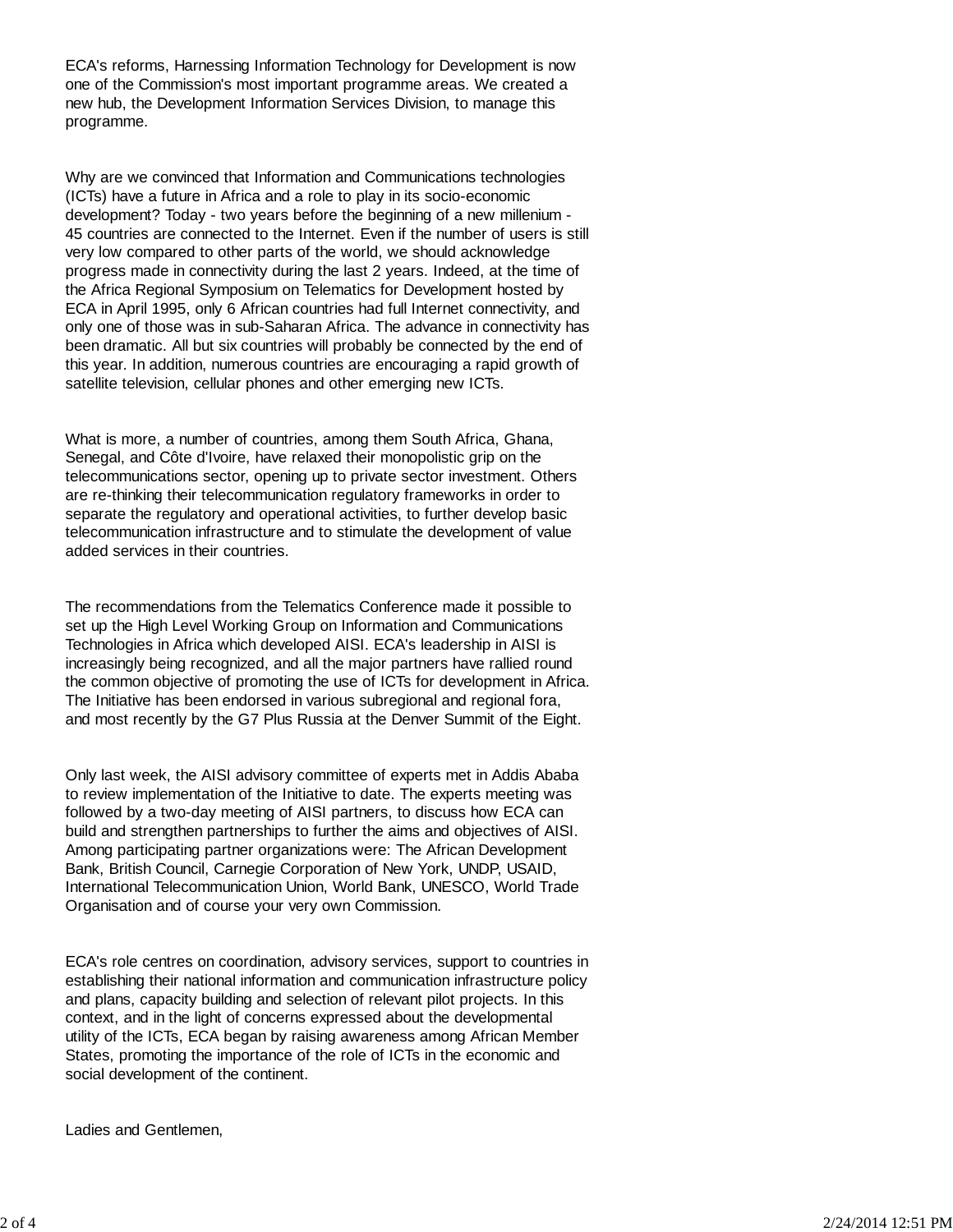How can your Commission, which has already achieved a lot in this domain, help promote and develop an African Information Society that in line with Africa's situation and its developmental needs? Among the key foci of such a paradigm are that:

the ICTs are affordable as well as participatory, so as to promote inclusion rather than further marginalization;

the ICTs enable Africa's integration in the global economy and full participation in the third millenium

Today, Africa is becoming more open to private investments and attractive to investors. This is particularly true in the ICT domain, where joint ventures have already been or are about to be established in Morocco, South Africa, Tunisia and Senegal, among others. Today, I see the much-vaunted African renaissance as a reality. I see an emerging and more dynamic Africa. An Africa where positive growth rates are beginning to register in countries applying economic and political reforms with stamina and determination.

Ladies and Gentlemen,

In this encouraging evolution of the Continent, I am convinced that your involvement, in a win-win cooperation and partnership, will contribute in accelerating Africa's entry into the Global Information Society. GIIC members could support National Information Infrastructure (NII) policy formation and the implementation of pilot projects in a number of sectoral applications, among them:

Distance education, which takes on pivotal importance in a situation where illiteracy rates are among the highest in the world;

Electronic commerce, which would allow the continent to integrate ICT use in the development process of its trade exchanges within the continent and beyond;

Multi-media communication, these centres have been recognized as an important figures for building information infrastructure in developing countries that also have a variety of providing help including health care, and government information.

This is to mention just a few of the main areas where external support and partnership are essential. I would ask that you work closely with Mr. Sall, who is also a member of our African Technical Advisory Committee (ATAC), and the Africa Region Director to develop a coordinated GIIC support for AISI.

ECA is also planning to turn the modern state-of-the-art UNCC, here at Addis Ababa, into a permanent showcase, a permanent exhibition place where all the visitors could see "what IC technology is about". Each month our